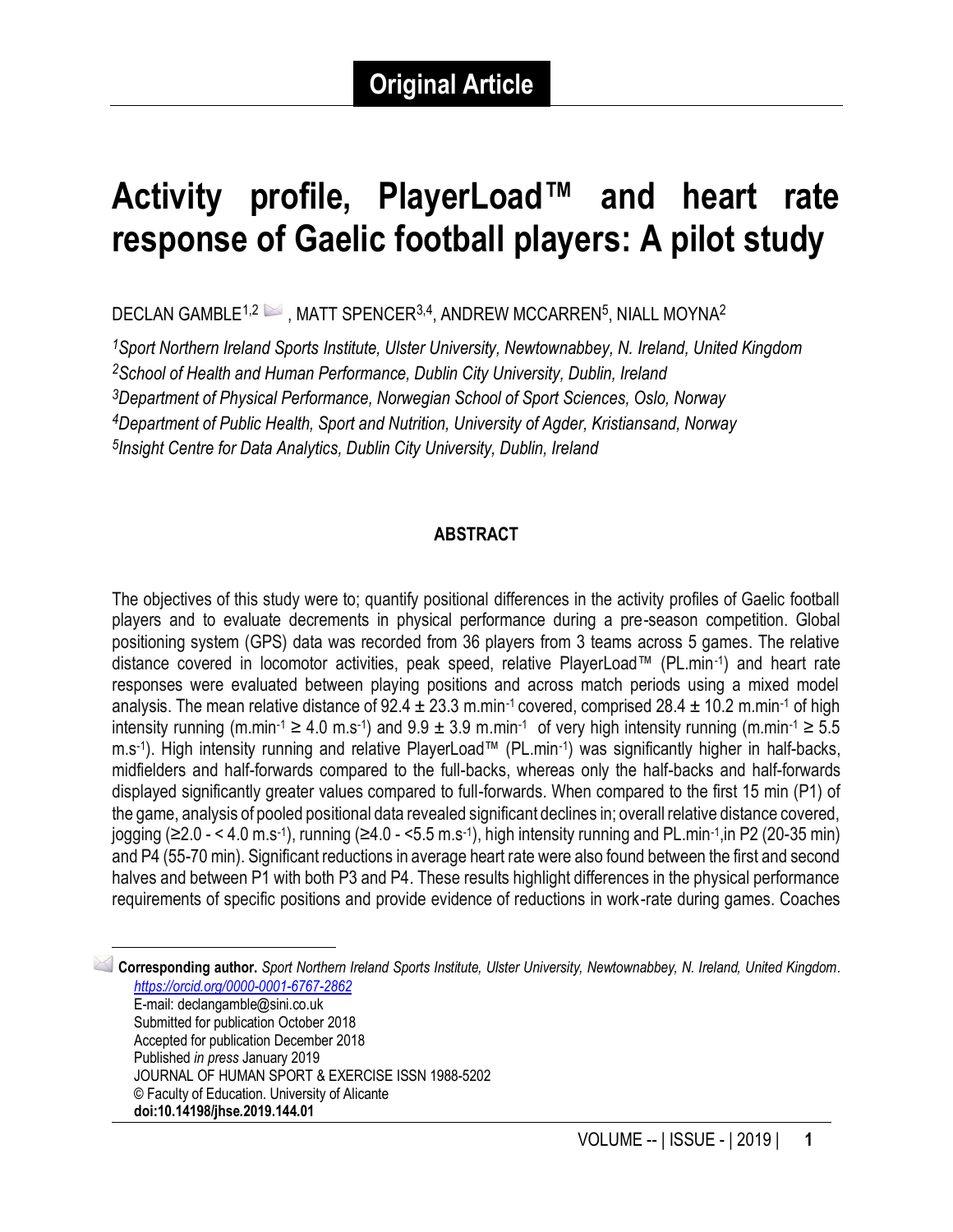can use this information to inform the development of both team and position-specific conditioning programmes. **Keywords:** Performance analysis; Team sport; GPS; Accelerometer; Pre-season.

#### **Cite this article as:**

Gamble, D., Spencer, M., McCarren, A., & Moyna, N. (2019). Activity profile, PlayerLoad™ and heart rate response of Gaelic football players: A pilot study. *Journal of Human Sport and Exercise*, *in press*. doi[:https://doi.org/10.14198/jhse.2019.144.01](https://doi.org/10.14198/jhse.2019.144.01)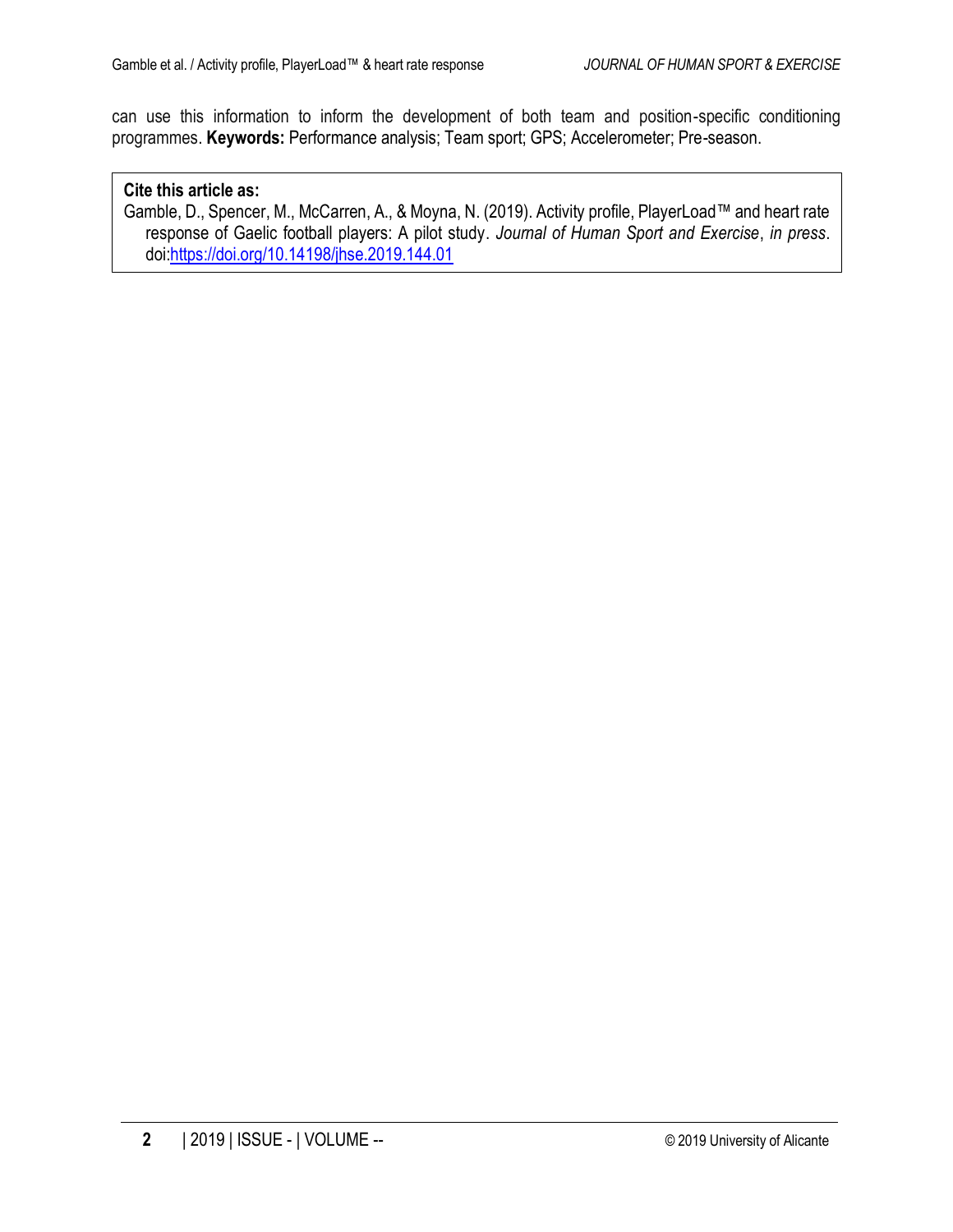## **INTRODUCTION**

Gaelic football, the most popular sport in Ireland has been described as a hybrid of soccer and Australian football (Cullen et al., 2013). It is played using a round ball on a rectangular pitch measuring 90 m x 140 m. Inter-county games are contested by two teams of 15 players and consist of two 35-min halves plus stoppage time. Competition begins with the National League in January and concludes in September following the All-Ireland Championship. Recent studies found that players covered distances of 116  $\pm$  21 m·min<sup>-1</sup> and attained peak speeds of 8.4 ± 0.5 m·s<sup>-1</sup> during match play (Malone et al., 2017b; Malone et al., 2016), which is comparable to the  $~110$  - 120 m min<sup>-1</sup> and  $~2.9$  m s<sup>-1</sup> reported for professional soccer players during preseason (Mallo et al., 2015; Wehbe et al., 2014). Although amateur, Gaelic footballers adopt a quasiprofessional regimen incorporating resistance exercises and pitch conditioning (Beasley, 2015), with weekly training loads of 3475  $\pm$  596 AU reported using session-RPE (Malone et al., 2017a), being comparable to those found in Australian football (Veugelers et al., 2016).

Physical contact in Gaelic football is accentuated by man-to-man marking (Reilly and Doran, 2001), shoulder charging and tackling. These impacts can contribute to high levels of fatigue (Mooney et al., 2013), potentially contributing to reductions in work-rate. Using 4 Hz GPS devices, Malone et al. (2017b) found that the total distance covered during games decreased in the second, third and fourth quarters, and high speed running (≥4.7 m.s<sup>-1</sup>) distance decreased in the second and fourth quarters. A positional hierarchy existed with middlethird (i.e. half-back, midfield, and half-forward) players having superior work-rates compared to the inside (i.e. full-back and full-forward) players (Malone et al., 2017b; Malone et al., 2016; Mangan et al., 2017a). Middle-third players also experienced the greatest declines in high speed running and sprinting ( $\geq 6.1$  m.s<sup>-1</sup>) between the first and second half (Malone et al., 2016) and between quarters of match play (Malone et al., 2017b). Interestingly, Reilly and Keane (2002) found no difference in heart rate between the first and second half or between the first and last 10 min of the game.

In studies employing 1-5 Hz GPS, fatigue has been shown to impair activity profiles in Australian football through reductions in work-rate across halves and quarters (Coutts et al., 2010; Mooney et al., 2013). Similarly, time motion analysis studies in soccer have found a reduction in high intensity running (> 4.0 – 4.2 m.s<sup>-1</sup>) through comparisons of the first and last 15 min periods (Bradley et al., 2009), supporting the contention that fatigue levels increase towards the end of games (Waldron and Highton, 2014). In addition to activity profiles and physiological responses, analysis of work-rate and fatigue could be enhanced by the inclusion of the composite variable PlayerLoad™ (Boyd et al., 2011). This accumulates from the accelerations, decelerations, changes of direction and non-running activities such as kicking, jumping and impacts (Young et al., 2012) and can be used to quantify the overall physical loads experienced by players (Cummins et al., 2013; McLellan et al., 2011).

In summary, GPS systems can accurately quantify distances (Scott et al., 2016), enabling comparisons to be made within and between sports. An increase in the sampling rate to 10 Hz may attenuate the previous limitations related to evaluation of distance during high intensity running associated with 1-5 Hz models (Scott et al., 2016). Thus, the purpose of this investigation was to use a 10 Hz GPS device with integrated microsensors, to quantify positional differences in the activity profiles, PlayerLoad™ and heart rate characteristics of Gaelic footballers. A secondary aim was to evaluate declines in physical performance across match periods.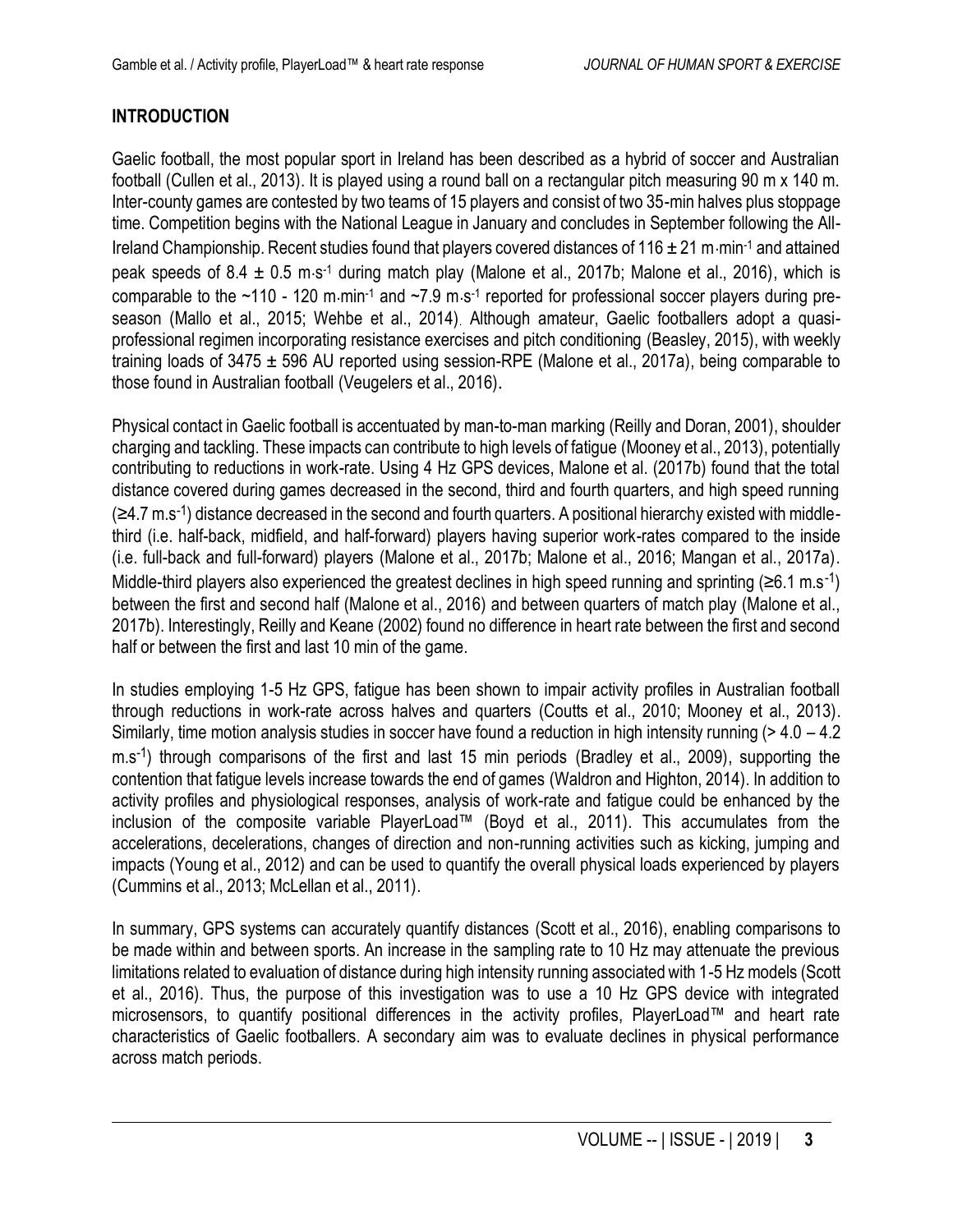## **MATERIALS AND METHODS**

## *Participants*

Thirty-six male players from 3 senior teams with a mean ( $\pm$ SD) age of 24  $\pm$  3 years participated in this observational study. In total, 50 match files were obtained from 5 games (1-3 files per player). A small winning or losing margin of <5 points was associated with 37 files, whereas the remaining 13 files were acquired from players following a large defeat (between 6-11 points). Goalkeepers and substituted players were excluded as only complete match files from outfield players were examined. The 5 positional categories used were; full-back (n=12), half-back (n=12), midfield (n=4), half-forward (n=10) and full-forward (n=12), as described previously (Reilly et al., 2015). The university research committee granted ethical approval and all players provided written informed consent prior to commencing the study.

## *Measures*

Physical performance was analysed using the relative intensity of locomotion, which reflected the distance travelled per minute of game time (Cummins et al., 2013). Relative distance (m·min·1) was used to facilitate comparison of match samples of differing duration (Kempton et al., 2015). The locomotor speeds (m·s-1) used to classify; standing (≥0.00 – <0.19), walking (≥0.19 – <2.00), jogging (≥2.00 – <4.00), running (≥4.00 – <5.50), high speed running (≥5.50 – <7.00), and maximal speed running (≥7.00), were based on activity profiles and thresholds reported previously in Australian football (Coutts et al., 2010; Duffield et al., 2009; Johnston et al., 2014) and soccer (Bradley et al., 2009; Mallo et al., 2015; Rampinini et al., 2007; Wehbe et al., 2014). The starting speed for each activity zone represented the end point for the preceding zone, ensuring that all data was included in the analysis. Other match measures included; high intensity running (m·min<sup>-1</sup> ≥4.0 m·s<sup>-1</sup>), very high intensity running (m·min<sup>-1</sup> ≥5.5 m·s<sup>-1</sup>) and peak speed (m·s<sup>-1</sup>). Also PlayerLoad™, calculated as the square root of the sum of the squared instantaneous rate of change in acceleration in the forward, vertical and sideward directions and divided by a scaling factor of 100 (Boyd et al., 2011), was accrued during games and reported relative to playing time (PL.min-1 ). Absolute values of peak and average heart rate (b·min-1) are presented due to an absence of maximum heart rate data. Heart rate information was not obtained from two players (1 half-back and 1 full-forward), resulting in a total of 48 measurements. As match halves and calculated quarters varied in duration, a period of 15 min was also selected to investigate potential decrements in work-rate. This analysis incorporated the first 15 min and last 15 min of each half (including stoppage time) with the corresponding periods being defined as; P1: 0-15, P2: ≈20-35, P3: 35-50 and P4: ≈55-70 min. The middle section of each half (i.e. 15-20 min) was not reflected in the period comparison.

## *Design and procedures*

Microtechnology devices were used to measure the activity profiles of Gaelic footballers during a pre-season competition. The GPS units sampled at 10 Hz (OptimEye S5, Catapult Sports, Australia) and incorporated a 100 Hz tri-axial accelerometer (Firmware v6.92). The devices (mass 66.8 g; 96 x 52 x 14 mm) were inserted into a custom-made vest, which was worn under the player's shirt. The mean  $(\pm SD)$  number of GPS satellites acquired during the games was 14.3  $\pm$  1.3. The mean ( $\pm$ SD) horizontal dilution of precision score of 0.58  $\pm$ 0.05 reflected the geometrical arrangement of the satellites and indicated the acceptable accuracy of the signal (Jennings et al., 2010). Heart rate was also measured via radio-telemetry (Polar T31, Finland). Postgame data was downloaded using the Sprint software (v5.1.7) and exported into Microsoft Excel (Microsoft, USA) for evaluation.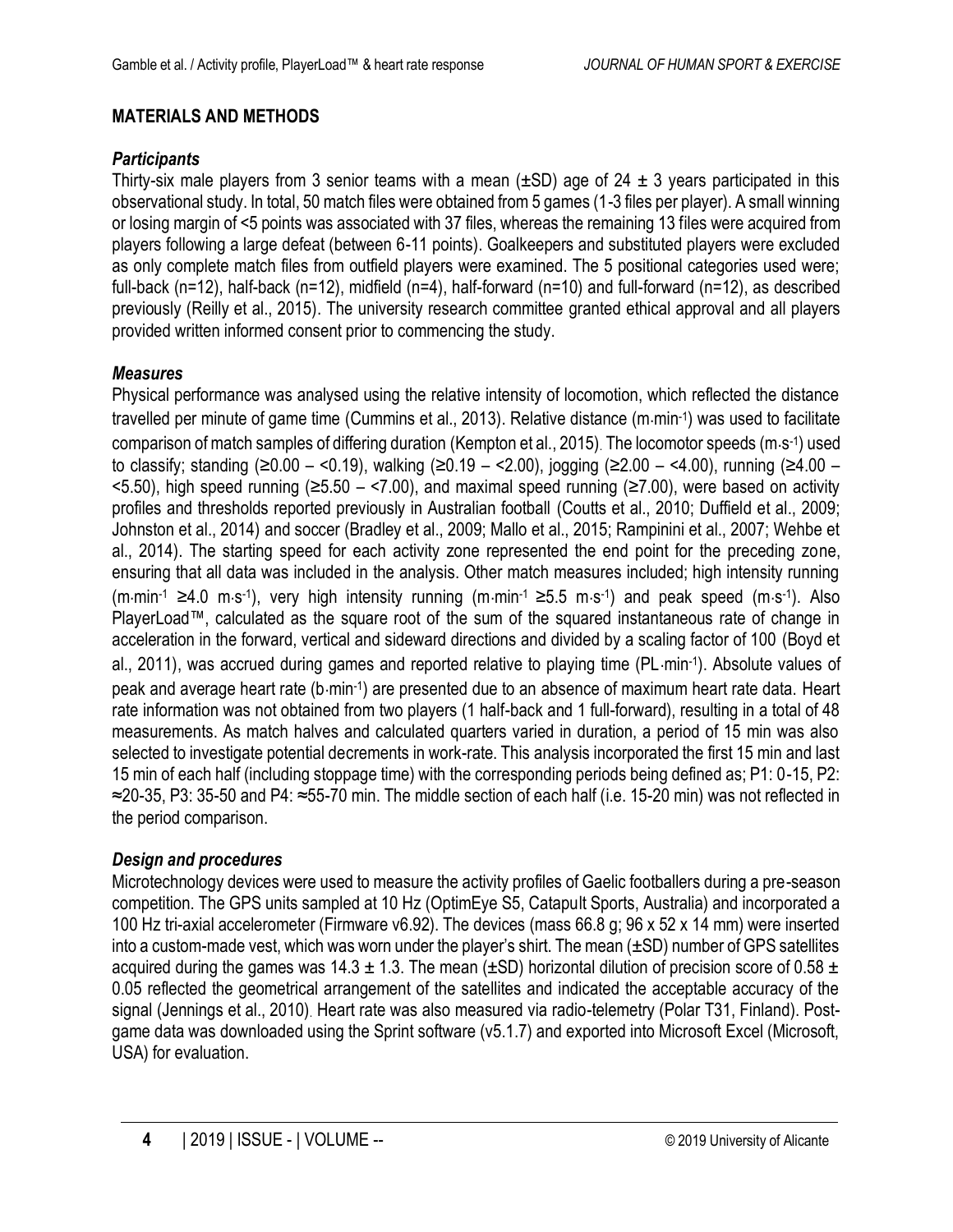#### *Statistical analysis*

Data were analysed using SPSS for Windows (Version 24; SPSS Inc., Chicago, Illinois, USA). Data are presented as mean ± SD and outcome variables were examined for outlying effects. Performance variables were evaluated across specific match periods and between positions using a mixed model analysis of variance, where position was treated as a fixed effect, period as a repeated measure and the model intercept was deemed to be a random effect for each match. Where significant effects were observed, Bonferroni post hoc tests were used. Statistical significance was accepted at  $p \le 0.05$ . Correlations between repeated measures for each dependent variable were examined and where significant correlations where found, the covariance structure of the repeated measures was assumed to be first order ante-dependence. The remaining variables were assumed to have a diagonal covariance structure as they had low levels of correlation between the repeated measures but differing levels of variation within each repeat. The errors of each mixed analysis model were examined using a Shapiro-Wilks test for normality. Where these were found to be significant, a log transformation was conducted on the dependent variable and the analysis was repeated.

| Table 1. Full game match activity measures between different positional groups (adjusted for half), mean $\pm$ |  |  |  |  |  |
|----------------------------------------------------------------------------------------------------------------|--|--|--|--|--|
| <b>SD</b>                                                                                                      |  |  |  |  |  |

| <b>Match measure</b>         | <b>Full-back</b><br>$(n = 12)$ | <b>Half-back</b><br>$(n = 12)$ | <b>Midfield</b><br>$(n = 4)$  | <b>Half-forward</b><br>$(n = 10)$ | <b>Full-forward</b><br>$(n = 12)$ | Mean<br>$(n = 50)$ |
|------------------------------|--------------------------------|--------------------------------|-------------------------------|-----------------------------------|-----------------------------------|--------------------|
| Playing time (m:s)           | 74:12 ± 1:05                   | 74:14 ± 1:00                   | $74:02 \pm 0:12$              | 74:26 ± 1:21                      | 74:41 ± 1:15                      | $74:21 \pm 1:06$   |
| Relative distance (m·min-1)  | $67.0 \pm 13.0$                | $113.2 \pm 16.0$ a,e           | $100.3 \pm 13.2$ <sup>a</sup> | 107.2 ± 10.9 a,e                  | 82.0 ± 18.3 <sup>a</sup>          | $92.4 \pm 23.3$    |
| Stand (m·min-1)              | $0.6 \pm 0.1$                  | $0.4 \pm 0.1$ <sup>a</sup>     | $0.5 \pm 0.2$                 | $0.4 \pm 0.2$ <sup>a</sup>        | $0.4 \pm 0.1$ <sup>a</sup>        | $0.5 \pm 0.1$      |
| Walk (m·min-1)               | $27.0 \pm 5.1$                 | $32.8 \pm 2.4$ a,e             | $33.5 \pm 6.5$ <sup>a</sup>   | $31.1 \pm 5.9$                    | $27.4 \pm 5.7$                    | $29.8 \pm 5.5$     |
| $Jog (m·min-1)$              | $23.3 \pm 6.1$                 | $42.5 \pm 7.5$ a,e             | $37.9 \pm 8.4$ <sup>a</sup>   | $43.6 \pm 8.2$ a,e                | $31.4 \pm 11.4$ <sup>a</sup>      | $35.1 \pm 11.6$    |
| $Run (m·min-1)$              | $10.6 \pm 3.8$                 | $26.7 \pm 6.6$ a,c,e           | $20.6 \pm 5.9$ <sup>a</sup>   | $22.9 \pm 3.5$ a,e                | $15.2 \pm 4.3$ <sup>a</sup>       | $18.8 \pm 7.8$     |
| High speed run (m·min-1)     | $5.1 \pm 1.8$                  | $11.5 \pm 3.2$ a,e             | $8.1 \pm 1.6$ <sup>a</sup>    | $9.2 \pm 2.5$ <sup>a</sup>        | $7.5 \pm 2.8$ <sup>a</sup>        | $8.3 \pm 3.4$      |
| Maximum speed run (m·min-1)  | $1.6 \pm 1.2$                  | $1.4 \pm 0.9$                  | $1.4 \pm 0.9$                 | $2.1 \pm 1.9$                     | $2.1 \pm 1.4$                     | $1.7 \pm 1.3$      |
| HIR (m⋅min⋅1 ≥4.0 m⋅s⋅1)     | $17.3 \pm 5.9$                 | 39.5 ± 8.8 a,e                 | $30.0 \pm 3.7$ <sup>a</sup>   | 34.2 ± 3.3 a,e                    | $24.8 \pm 6.5$ <sup>a</sup>       | $28.8 \pm 10.4$    |
| VHIR (m⋅min-1 ≥5.5 m⋅s-1)    | $6.8 \pm 2.5$                  | $12.9 \pm 3.6$ <sup>a</sup>    | $9.5 \pm 2.4$                 | $11.2 \pm 3.7$ <sup>a</sup>       | $9.5 \pm 3.8$                     | $10.0 \pm 3.9$     |
| Peak speed (m·s-1)           | $8.0 \pm 0.4$                  | $7.6 \pm 0.3$                  | $7.8 \pm 0.6$                 | $7.8 \pm 0.5$                     | $8.0 \pm 0.6$                     | $7.8 \pm 0.5$      |
| Peak heart rate (b-min-1)    | $191 \pm 6$                    | $192 + 9$                      | $197 + 7$                     | $192 \pm 10$                      | $190 \pm 11$                      | $192 + 9$          |
| Average heart rate (b-min-1) | $157 \pm 12$                   | $165 + 7$                      | $169 \pm 6$                   | $167 + 9$                         | $160 \pm 11$                      | $162 \pm 10$       |
| Relative PL (PL-min-1)       | $7.0 \pm 1.4$                  | $10.2 \pm 1.6$ a,e             | $9.8 \pm 1.6$ <sup>a</sup>    | $10.2 \pm 1.3$ a,e                | $8.6 \pm 1.6$ <sup>a</sup>        | $9.0 \pm 1.9$      |

*HIR* = high intensity running: VHIR = very high intensity running: PL = Player Load. Symbols indicate significantly different (p ≤ *0.05) from full-back (a); midfield (c); and full-forward (e).*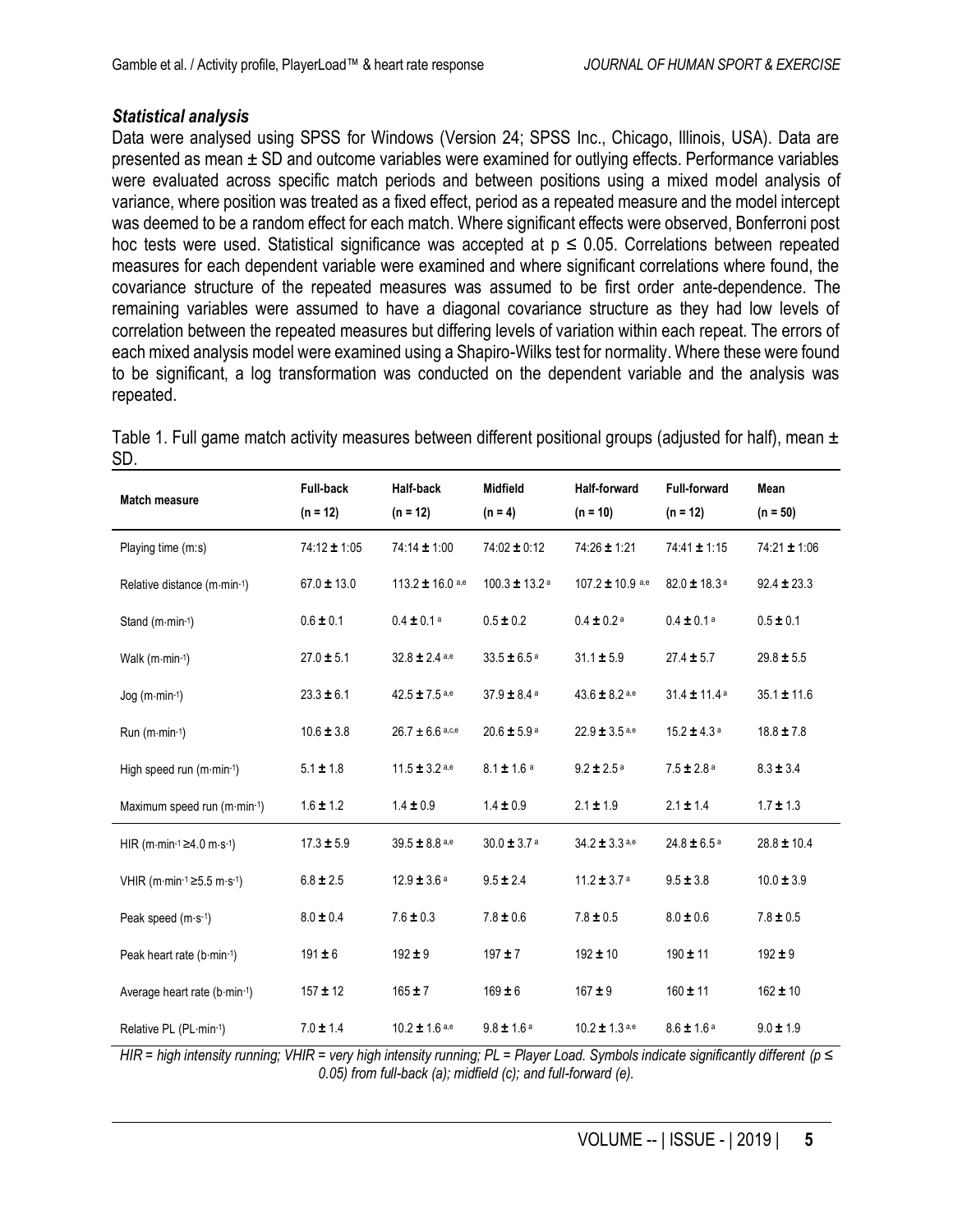| Variable                     | <b>P1</b><br>$0-15$ min | P <sub>2</sub><br>20-35 min | P <sub>3</sub><br>35-50 min  | <b>P4</b><br>55-70 min     | First<br>half    | Second<br>half   |
|------------------------------|-------------------------|-----------------------------|------------------------------|----------------------------|------------------|------------------|
| Playing time (m:s)           | $15:00 \pm 0:00$        | $15:00 \pm 0:00$            | $15:00 \pm 0:00$             | $15:00 \pm 0:00$           | $37:24 \pm 1:09$ | $36:57 \pm 0.24$ |
| Relative distance (m·min-1)  | $101.7 \pm 29.1$        | $92.0 \pm 26.2$ a           | $92.7 \pm 27.3$ <sup>a</sup> | $89.8 \pm 24.6$ a          | $93.5 \pm 25.2$  | $91.3 \pm 23.4$  |
| Stand (m·min-1)              | $0.1\pm0.0$             | $0.1 \pm 0.0$               | $0.1 \pm 0.0$                | $0.1 \pm 0.0$              | $0.2 \pm 0.1$    | $0.2 \pm 0.1$    |
| Walk (m·min-1)               | $5.9 \pm 1.2$           | $6.2 \pm 1.3$               | $5.7 \pm 1.2$                | $6.2 \pm 1.3$              | $15.1 \pm 3.0$   | $14.7 \pm 2.8$   |
| $Jog (m·min-1)$              | $8.2 \pm 3.1$           | $7.0 \pm 2.7$ <sup>a</sup>  | $7.1 \pm 2.8$ <sup>a</sup>   | $6.8 \pm 2.7$ <sup>a</sup> | $18.1 \pm 6.3$   | $17.0 \pm 5.9$   |
| Run $(m \cdot min \cdot 1)$  | $4.5 \pm 2.1$           | $3.7 \pm 1.7$ a             | $4.0 \pm 1.9$                | $3.5 \pm 1.7$ <sup>a</sup> | $9.5 \pm 4.2$    | $9.3 \pm 3.9$    |
| High speed run (m·min-1)     | $1.9\pm1.0$             | $1.7\pm0.9$                 | $1.7 \pm 1.1$                | $1.5 \pm 0.7$              | $4.2 \pm 1.8$    | $4.1 \pm 1.8$    |
| Maximum speed run (m·min-1)  | $0.3 \pm 0.3$           | $0.3 \pm 0.3$               | $0.4 \pm 0.4$                | $0.4 \pm 0.3$              | $0.8 \pm 0.7$    | $1.0 \pm 0.8$    |
| HIR (m⋅min-1 ≥ 4.0 m⋅s-1)    | $6.7 \pm 2.7$           | $5.7 \pm 2.4$ a             | $6.2 \pm 2.7$                | $5.4 \pm 2.2$ <sup>a</sup> | $14.5 \pm 5.6$   | $14.3 \pm 5.3$   |
| VHIR (m⋅min⋅1 ≥ 5.5 m⋅s⋅1)   | $2.3 \pm 1.1$           | $2.0 \pm 1.0$               | $2.2 \pm 1.2$                | $1.8 \pm 0.8$              | $5.0 \pm 2.2$    | $5.1 \pm 2.0$    |
| Peak speed (m·s-1)           | $7.2 \pm 0.6$           | $7.4 \pm 0.6$               | $7.4 \pm 0.5$                | $7.4 \pm 0.7$              | $7.6 \pm 0.5$    | $7.7 \pm 0.5$    |
| Peak heart rate (b min-1)    | $189 \pm 9$             | $187 + 10$                  | $185 + 9$                    | $185 \pm 9$                | $190 + 9$        | $187 + 9$        |
| Average heart rate (b-min-1) | $167 \pm 12$            | $165 \pm 12$                | $160 \pm 9$ <sup>a</sup>     | $160 \pm 11$ a             | $165 \pm 11$     | $160 \pm 10^{*}$ |
| Relative PL (PL min-1)       | $9.9 \pm 2.5$           | $9.0 \pm 2.2$ a             | $9.1 \pm 2.3$                | $8.7 \pm 2.0$ a            | $9.1 \pm 2.1$    | $8.9 \pm 2.0$    |

| Table 2. Match activity measures for each period and half (all players combined, $n=50$ ), mean $\pm$ SD |  |
|----------------------------------------------------------------------------------------------------------|--|
|----------------------------------------------------------------------------------------------------------|--|

*HIR* = high intensity running; VHIR = very high intensity running; PL = Player Load. Symbols indicate significantly different (p ≤ *0.05) from P1 (α) and first half (\*).*

## **RESULTS**

## *Full game positional analysis*

Positional differences in match activities are summarised in Table 1. The relative distance covered was significantly greater ( $p \le 0.001$ ) among half-backs and half-forwards than full-backs or full-forwards, and among midfielders ( $p \le 0.001$ ) and full-forwards ( $p \le 0.05$ ) compared to full-backs. Similarly, jogging ( $p \le$ 0.01) and running ( $p \le 0.001$ ) distances were significantly greater in midfielders than full-backs and in both half-backs and half-forwards than either full-backs or full-forwards ( $p \le 0.001$ ). The full-forwards performed significantly more jogging ( $p \le 0.01$ ) and running ( $p \le 0.05$ ) than the full-backs. Full-backs covered significantly less distance in high speed running than half-backs ( $p \le 0.001$ ), half-forwards ( $p \le 0.001$ ), midfielders ( $p \le 0.01$ ) and full-forwards ( $p \le 0.01$ ). Only the half-backs performed more high speed running compared to full-forwards ( $p \le 0.001$ ). There were no significant positional differences in maximum speed running or peak speed. Half-backs ( $p \le 0.001$ ), midfielders ( $p \le 0.001$ ), half-forwards ( $p \le 0.001$ ), and fullforwards ( $p \le 0.01$ ) performed more high intensity running than the full-backs, whereas only the half-backs  $(p \le 0.001)$  and half-forwards ( $p \le 0.05$ ) performed more high intensity running than full-forwards. Half-backs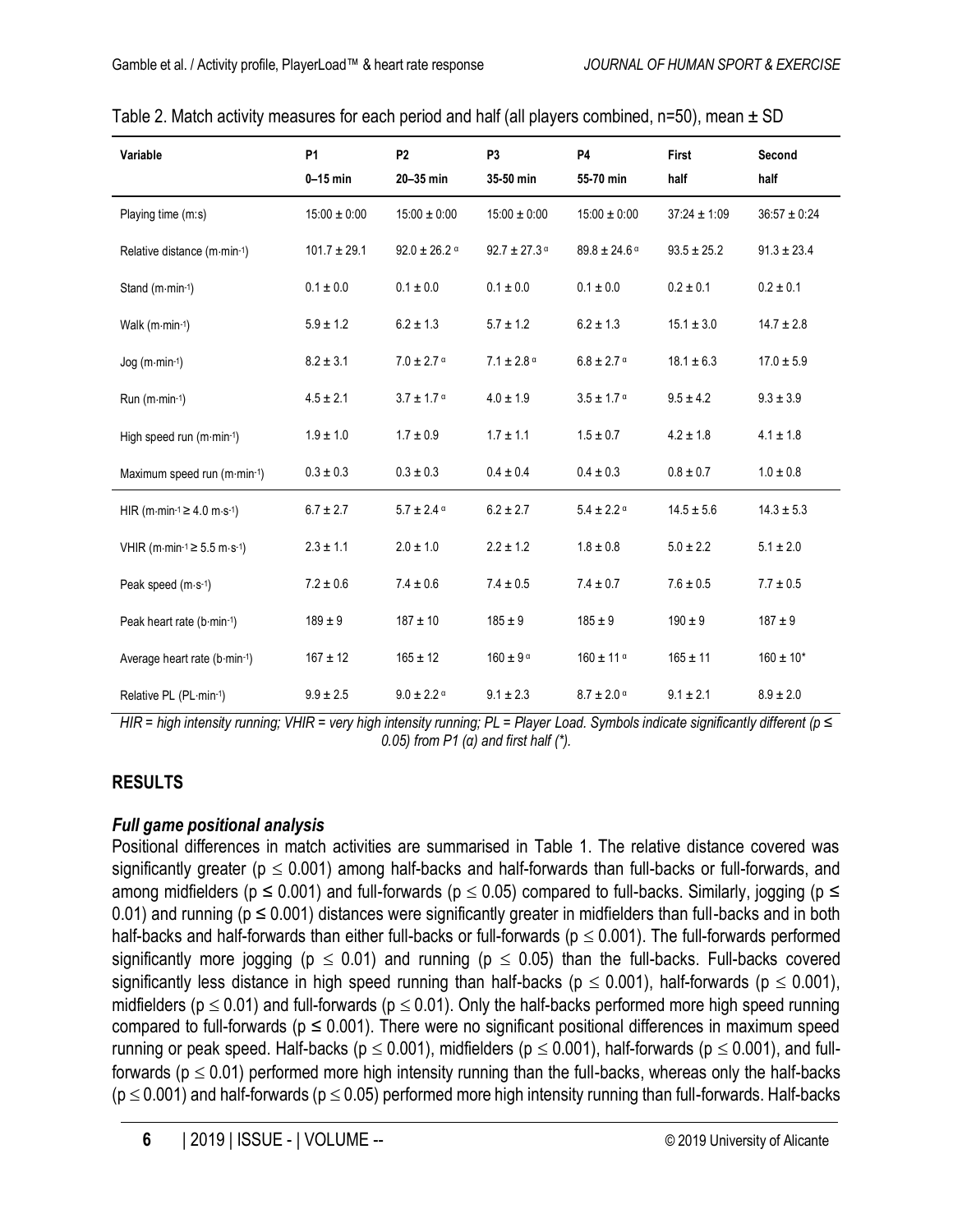( $p \le 0.001$ ) and half-forwards ( $p \le 0.05$ ) performed significantly more very high intensity running than fullbacks. The PL.min<sup>-1</sup> was significantly higher among middle-third players than full-backs ( $p \le 0.001$ ) and among half-backs and half-forwards compared to full-forwards ( $p \le 0.05$ ). There were no significant differences in average or peak heart rate between positions.

| Variable                    | P <sub>1</sub> | P <sub>2</sub>             | P <sub>3</sub>             | P4                                  | First          | Second         |
|-----------------------------|----------------|----------------------------|----------------------------|-------------------------------------|----------------|----------------|
|                             | $0-15$ min     | 20-35 min                  | 35-50 min                  | 55-70 min                           | Half           | half           |
| Full-back $(n = 12)$        |                |                            |                            |                                     |                |                |
| Walk (m·min-1)              | $5.3\pm1.2$    | $5.5 \pm 1.5$              | $5.4 \pm 1.1$              | $5.6 \pm 1.4$                       | $13.6 \pm 3.1$ | $13.4 \pm 2.5$ |
| Jog (m·min-1)               | $5.1 \pm 1.3$  | $4.2 \pm 1.4$              | $5.0 \pm 1.7$              | $4.9 \pm 1.8$                       | $11.4 \pm 2.6$ | $11.9 \pm 4.0$ |
| Run (m·min-1)               | $2.2 \pm 1.0$  | $1.8\pm0.8$                | $2.6 \pm 1.3$              | $2.3\pm1.2$                         | $4.8 \pm 1.5$  | $5.8 \pm 2.7$  |
| High speed run (m·min-1)    | $1.1 \pm 0.5$  | $0.9 \pm 0.5$              | $1.0\pm0.8$                | $1.2 \pm 0.6$                       | $2.4 \pm 0.8$  | $2.7 \pm 1.4$  |
| Maximum speed run (m·min-1) | $0.3 \pm 0.4$  | $0.4 \pm 0.3$              | $0.4 \pm 0.3$              | $0.3 \pm 0.3$                       | $0.8 \pm 0.7$  | $0.9 \pm 0.6$  |
| Half-back $(n = 12)$        |                |                            |                            |                                     |                |                |
| Walk (m·min-1)              | $6.6 \pm 0.7$  | $6.8\pm0.6$                | $6.3 \pm 0.5$              | $6.8\pm0.8$                         | $16.5 \pm 1.5$ | $16.2 \pm 1.6$ |
| Jog (m·min-1)               | $10.1 \pm 2.1$ | $8.6 \pm 2.4$              | $9.0 \pm 1.8$              | $7.4 \pm 2.3$ a                     | $22.3 \pm 4.5$ | $20.2 \pm 4.3$ |
| Run (m·min-1)               | $6.3 \pm 1.5$  | $5.3 \pm 1.6$              | $5.7 \pm 1.7$              | $4.8 \pm 1.8$ a                     | $13.7 \pm 3.4$ | $12.9 \pm 3.5$ |
| High speed run (m·min-1)    | $2.5 \pm 0.8$  | $2.5 \pm 0.8$              | $2.6 \pm 1.1$              | $1.8 \pm 1.0$ a, $\beta$ , $\gamma$ | $5.7 \pm 1.5$  | $5.8 \pm 2.0$  |
| Maximum speed run (m·min-1) | $0.3\pm0.3$    | $0.2 \pm 0.2$              | $0.2\pm0.3$                | $0.3 \pm 0.3$                       | $0.7 \pm 0.6$  | $0.7 \pm 0.5$  |
| Midfield $(n = 4)$          |                |                            |                            |                                     |                |                |
| Walk (m·min-1)              | $6.7 \pm 1.4$  | $6.6 \pm 1.0$              | $6.8 \pm 1.6$              | $7.2 \pm 1.4$                       | $16.4 \pm 2.8$ | $17.1 \pm 3.1$ |
| Jog (m·min-1)               | $10.1 \pm 2.2$ | $7.9 \pm 2.0$              | $7.1 \pm 2.5$ <sup>a</sup> | $6.9 \pm 1.1$ a                     | $21.2 \pm 4.5$ | $16.7 \pm 4.9$ |
| Run (m·min-1)               | $5.0 \pm 1.9$  | $3.9 \pm 0.9$              | $4.1 \pm 1.7$              | $3.6\pm1.1$                         | $11.2 \pm 2.4$ | $9.3 \pm 2.4$  |
| High speed run (m·min-1)    | $2.1 \pm 1.2$  | $1.6 \pm 0.6$              | $1.9 \pm 0.5$              | $1.0 \pm 0.2$                       | $4.3 \pm 1.6$  | $3.8 \pm 1.2$  |
| Maximum speed run (m·min-1) | $0.1 \pm 0.1$  | $0.2 \pm 0.2$              | $0.4 \pm 0.3$              | $0.5 \pm 0.5$ $\beta$               | $0.3 \pm 0.8$  | $1.0 \pm 1.1$  |
| Half-forward $(n = 10)$     |                |                            |                            |                                     |                |                |
| Walk (m·min-1)              | $6.4 \pm 0.9$  | $6.5 \pm 1.1$              | $5.8 \pm 1.4$              | $6.2 \pm 1.4$                       | $16.0 \pm 2.9$ | $15.1 \pm 3.7$ |
| $Jog (m·min-1)$             | $10.8 \pm 2.4$ | $8.5 \pm 1.9$ <sup>a</sup> | $8.3 \pm 1.7$ a            | $8.7 \pm 2.8$ a                     | $22.9 \pm 5.4$ | $20.8\pm3.0$   |
| Run (m·min-1)               | $5.8\pm1.2$    | $4.4 \pm 1.1$ a            | $5.0 \pm 1.1$              | $4.3 \pm 1.3$ a                     | $11.6 \pm 3.1$ | $11.4 \pm 3.3$ |
| High speed run (m·min-1)    | $2.2\pm0.9$    | $1.9\pm0.7$                | $1.8\pm0.8$                | $1.6\pm0.5$                         | $4.8\pm1.5$    | $4.4\pm0.1$    |
| Maximum speed run (m·min-1) | $0.4 \pm 0.4$  | $0.3 \pm 0.3$              | $0.5 \pm 0.6$              | $0.3\pm0.3$                         | $0.9\pm0.3$    | $1.1\pm0.8$    |
| Full-forward $(n = 12)$     |                |                            |                            |                                     |                |                |
| Walk (m·min-1)              | $5.2 \pm 1.2$  | $5.9\pm1.4$                | $5.1 \pm 1.2$              | $5.8 \pm 1.3$                       | $13.9 \pm 3.3$ | $13.5 \pm 2.6$ |
| Jog (m·min-1)               | $6.6\pm2.5$    | $6.6 \pm 2.4$              | $6.1 \pm 3.5$              | $6.6\pm3.0$                         | $15.7 \pm 5.1$ | $15.7 \pm 6.7$ |

Table 3. Positional differences in activity profiles between periods and halves, mean  $\pm$  SD

VOLUME -- | ISSUE - | 2019 | **7**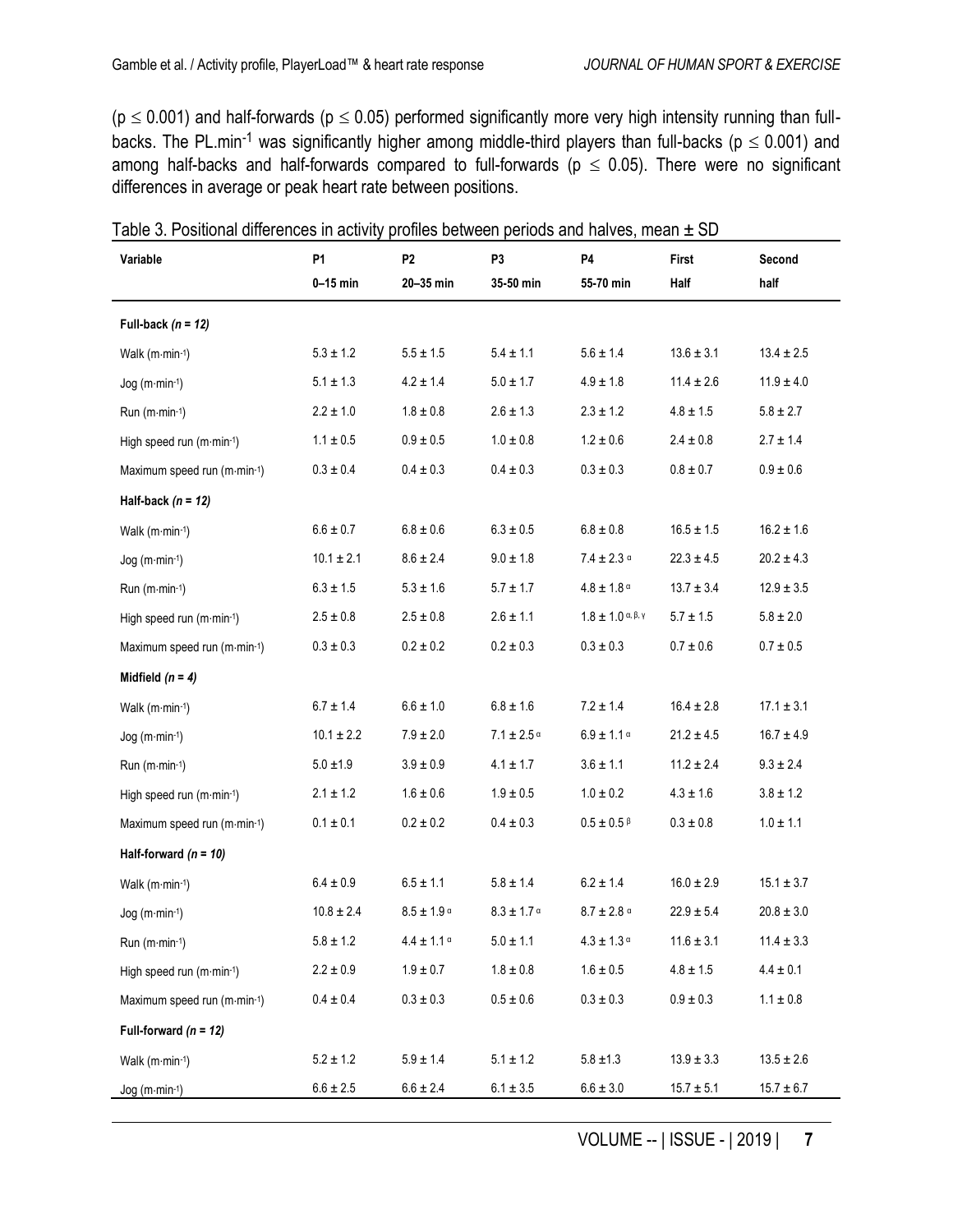| $Run(m\cdot min\cdot 1)$                                                                                             | $3.6 \pm 1.6$ | $3.1 + 1.0$   | $2.9 + 1.5$   | $28 + 12$     | $7.9 + 2.5$   | $7.3 \pm 2.5$ |  |
|----------------------------------------------------------------------------------------------------------------------|---------------|---------------|---------------|---------------|---------------|---------------|--|
| High speed run $(m \cdot min^{-1})$                                                                                  | $1.9 \pm 1.0$ | $1.6 \pm 0.8$ | $14 + 10$     | $1.5 \pm 0.5$ | $3.9 \pm 1.6$ | $3.6 \pm 1.4$ |  |
| Maximum speed run (m·min-1)                                                                                          | $0.4 \pm 0.4$ | $0.4 + 0.4$   | $0.6 \pm 0.5$ | $0.5 + 0.4$   | $0.8 \pm 0.7$ | $1.2 \pm 0.8$ |  |
| Symbols indicate significantly different ( $p \le 0.05$ ) from P1 ( $\alpha$ ); P2 ( $\beta$ ); and P3 ( $\gamma$ ). |               |               |               |               |               |               |  |

| Table 4. Positional differences in relative distance, high intensity running, peak speed and heart rate between |  |
|-----------------------------------------------------------------------------------------------------------------|--|
| periods and halves, mean $\pm$ SD                                                                               |  |

| Variable                               | P1               | P <sub>2</sub>     | P3                | P4                         | First            | Second           |
|----------------------------------------|------------------|--------------------|-------------------|----------------------------|------------------|------------------|
|                                        | $0-15$ min       | 20-35 min          | 35-50 min         | 55-70 min                  | Half             | half             |
| Full-back $(n = 12)$                   |                  |                    |                   |                            |                  |                  |
| $RD$ (m $\cdot$ min $\cdot$ 1)         | $68.4 \pm 13.4$  | $62.4 \pm 15.1$    | $71.0 \pm 19.0$   | $70.5 \pm 20.1$            | $64.9 \pm 11.1$  | $69.1 \pm 17.9$  |
| HIR (RD $\geq$ 4.0 m·s <sup>-1</sup> ) | $3.6 \pm 1.5$    | $3.1 \pm 1.2$      | $4.1 \pm 1.9$     | $3.9 \pm 1.8$              | $7.9 \pm 2.5$    | $9.4 \pm 4.1$    |
| VHIR (RD ≥ 5.5 m⋅s <sup>-1</sup> )     | $1.4 \pm 0.7$    | $1.3 \pm 0.6$      | $1.4 \pm 0.9$     | $1.6 \pm 0.7$              | $3.2 \pm 1.3$    | $3.6 \pm 1.6$    |
| Peak speed (m·s-1)                     | $7.3 \pm 0.5$    | $7.7 \pm 0.6$      | $7.6 \pm 0.4$     | $7.4\pm0.8$                | $7.8\pm0.6$      | $7.8\pm0.4$      |
| Peak heart rate (b min-1)              | $187 + 7$        | $184 \pm 8$        | $184 \pm 8$       | $186 \pm 11$               | $188 \pm 5$      | $188 \pm 9$      |
| Half-back $(n = 12)$                   |                  |                    |                   |                            |                  |                  |
| $RD$ (m $\cdot$ min $\cdot$ 1)         | $125.6 \pm 16.5$ | $114.1 \pm 22.0$   | $116.5 \pm 20.0$  | $103.1 \pm 22.2$ a         | $116.3 \pm 18.9$ | $110.2 \pm 17.0$ |
| HIR (RD $\geq$ 4.0 m·s <sup>-1</sup> ) | $9.1 \pm 1.8$    | $8.0 \pm 2.3$      | $8.6 \pm 2.4$     | $6.9\pm2.6$ $^{\rm o}$     | $20.2 \pm 4.6$   | $19.4 \pm 4.7$   |
| VHIR (RD ≥ 5.5 m·s <sup>-1</sup> )     | $2.8 \pm 0.8$    | $2.7 \pm 1.0$      | $2.8 \pm 1.2$     | $2.1 \pm 1.1$              | $6.4 \pm 1.9$    | $6.5 \pm 2.1$    |
| Peak speed (m·s-1)                     | $7.1 \pm 0.5$    | $7.3 \pm 0.4$      | $7.1 \pm 0.3$     | $7.2 \pm 0.6$              | $7.6 \pm 0.4$    | $7.4 \pm 0.4$    |
| Peak heart rate (b-min-1)              | $189\pm8$        | $189 \pm 8$        | $184 \pm 7$       | $186 \pm 7$                | $190 \pm 9$      | $188 \pm 6$      |
| Midfield $(n = 4)$                     |                  |                    |                   |                            |                  |                  |
| RD (m·min-1)                           | $117.6 \pm 14.3$ | $99.2 \pm 11.7$    | $98.9 \pm 19.5$   | $93.6 \pm 14.2$            | $105.2 \pm 12.0$ | $95.4 \pm 12.2$  |
| HIR (RD $\geq$ 4.0 m·s <sup>-1</sup> ) | $7.3 \pm 1.0$    | $5.8 \pm 1.2$      | $6.4 \pm 1.4$     | $5.1 \pm 1.0$              | $15.9 \pm 2.4$   | $14.1 \pm 2.4$   |
| VHIR (RD ≥ 5.5 m⋅s <sup>-1</sup> )     | $2.2 \pm 1.3$    | $1.8\pm0.8$        | $2.3 \pm 0.6$     | $1.4 \pm 0.4$              | $4.7 \pm 2.2$    | $4.8 \pm 1.7$    |
| Peak speed (m·s-1)                     | $7.0 \pm 0.3$    | $7.2 \pm 0.6$      | $7.5 \pm 0.5$     | $7.4 \pm 1.0$              | $7.3 \pm 0.4$    | $7.8 \pm 0.5$    |
| Peak heart rate (b min-1)              | $191 \pm 8$      | $190 \pm 8$        | $191 \pm 6$       | $190\pm8$                  | $192 \pm 10$     | $195 \pm 9$      |
| Half-forward $(n = 10)$                |                  |                    |                   |                            |                  |                  |
| $RD$ (m $\cdot$ min $\cdot$ 1)         | $124.8 \pm 11.4$ | $105.8 \pm 12.9$ a | $105.0 \pm 8.9$ a | $103.3 \pm 21.0$ a         | $109.9 \pm 12.0$ | $104.4 \pm 15.1$ |
| HIR (RD ≥ 4.0 m·s-1)                   | $8.4 \pm 1.5$    | $6.7 \pm 1.2$ a    | $7.4 \pm 1.4$     | $6.2 \pm 1.6$ <sup>a</sup> | $17.3 \pm 1.5$   | $16.9 \pm 2.6$   |
| VHIR (RD ≥ 5.5 m·s-1)                  | $2.6 \pm 1.0$    | $2.3 \pm 0.8$      | $2.3 \pm 0.9$     | $1.9\pm0.6$                | $5.7 \pm 1.8$    | $5.6\pm0.9$      |
| Peak speed (m·s-1)                     | $7.4 \pm 0.6$    | $7.4\pm0.4$        | $7.4\pm0.6$       | $7.2\pm0.4$                | $7.6\pm0.6$      | $7.7\pm0.6$      |
| Peak heart rate (b-min-1)              | $192 \pm 10$     | $188 \pm 11$       | $186 \pm 10$      | $184 \pm 10$               | $192 \pm 8$      | $186 \pm 7$      |
| Full-forward $(n = 12)$                |                  |                    |                   |                            |                  |                  |
| $RD$ (m $\cdot$ min $\cdot$ 1)         | $86.6 \pm 22.2$  | $85.4 \pm 21.1$    | $78.4 \pm 29.8$   | $83.5 \pm 23.7$            | $81.7 \pm 16.7$  | $82.3 \pm 21.7$  |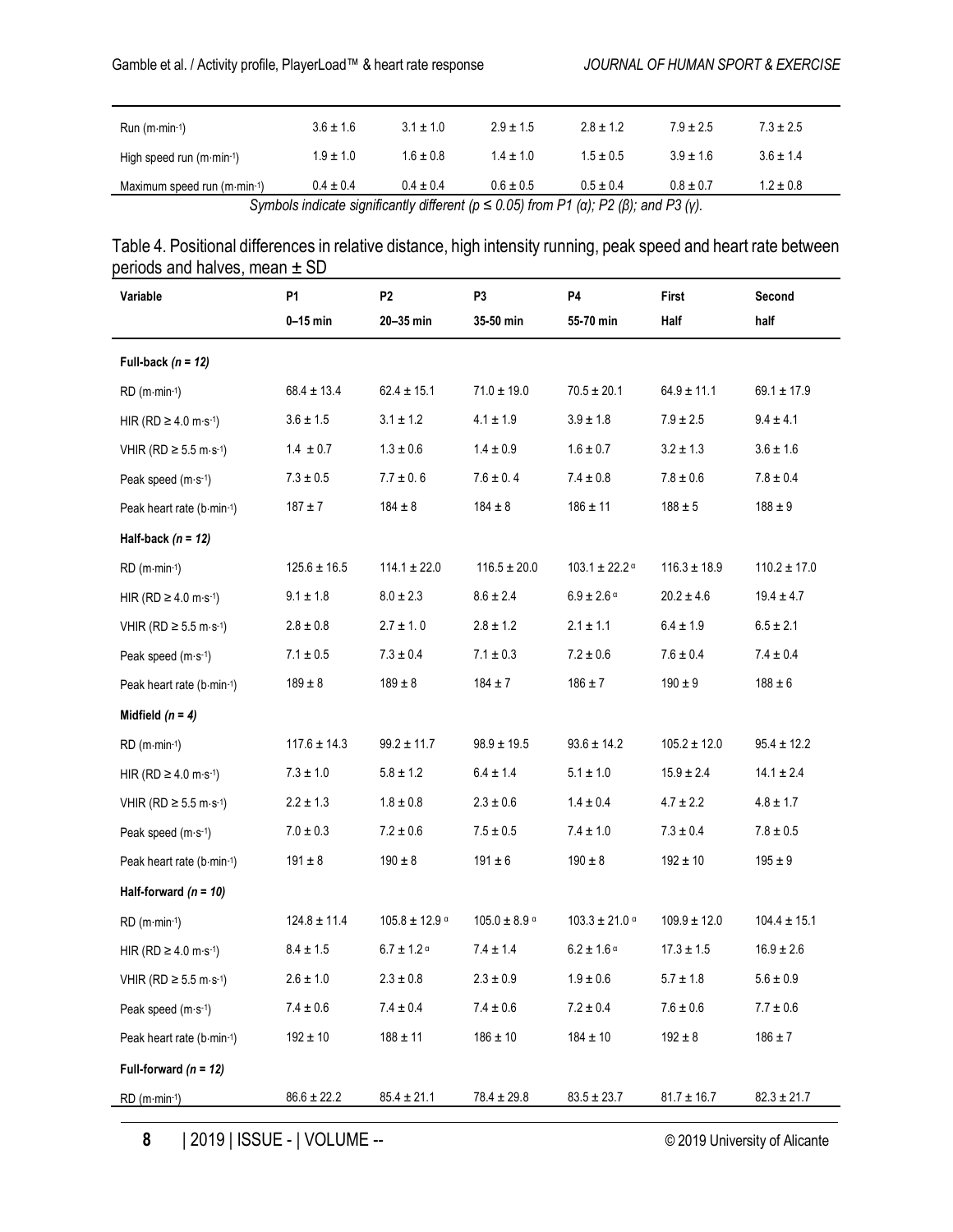| HIR (RD $\geq$ 4.0 m·s <sup>-1</sup> ) | $5.9 \pm 2.4$ | $5.1 + 1.4$   | $4.9 + 2.5$   | $4.7 + 1.5$   | $12.6 + 3.6$  | $12.1 \pm 3.5$ |
|----------------------------------------|---------------|---------------|---------------|---------------|---------------|----------------|
| VHIR (RD ≥ 5.5 m·s <sup>-1</sup> )     | $2.3 \pm 1.3$ | $1.9 \pm 1.0$ | $20 + 14$     | $1.9 + 0.8$   | $4.8 \pm 2.1$ | $4.8 \pm 1.9$  |
| Peak speed $(m \cdot s^{-1})$          | $7.3 \pm 0.6$ | $7.3 \pm 0.6$ | $7.5 \pm 0.7$ | $7.6 \pm 0.9$ | $7.6 \pm 0.5$ | $8.0 \pm 0.6$  |
| Peak heart rate (b-min-1)              | $186 \pm 13$  | $185 \pm 14$  | $183 \pm 10$  | $182 \pm 10$  | $189 \pm 13$  | $184 \pm 10$   |

*RD = relative distance; HIR = high intensity running; VHIR = very high intensity running. Symbols indicate significantly different (p ≤ 0.05) from P1 (α).*

#### *Period and half comparison – all players*

Table 3 illustrates the significant decline in relative distance covered between P1 and the other three periods (P2 and P3; p ≤ 0.05 and P4; p ≤ 0.01). Significantly less jogging was performed during P2, P3 and P4 than in P1 ( $p \le 0.01$ ). Compared to P1 there was a significant decline in running, high intensity running and PL. min<sup>-1</sup> in both P2 (p ≤ 0.05) and P4 (p ≤ 0.01). There was a significant decrease (p ≤ 0.01) in average heart rate from P1 to both P3 and P4 coinciding with a significant decline ( $p \le 0.05$ ) in heart rate in the second half.



Figure 1. Differences in average heart rate during (a) first and second halves and (b) across four match periods, mean  $\pm$  SD. Symbols indicate significantly different ( $p \le 0.05$ ) from P1 ( $\alpha$ ).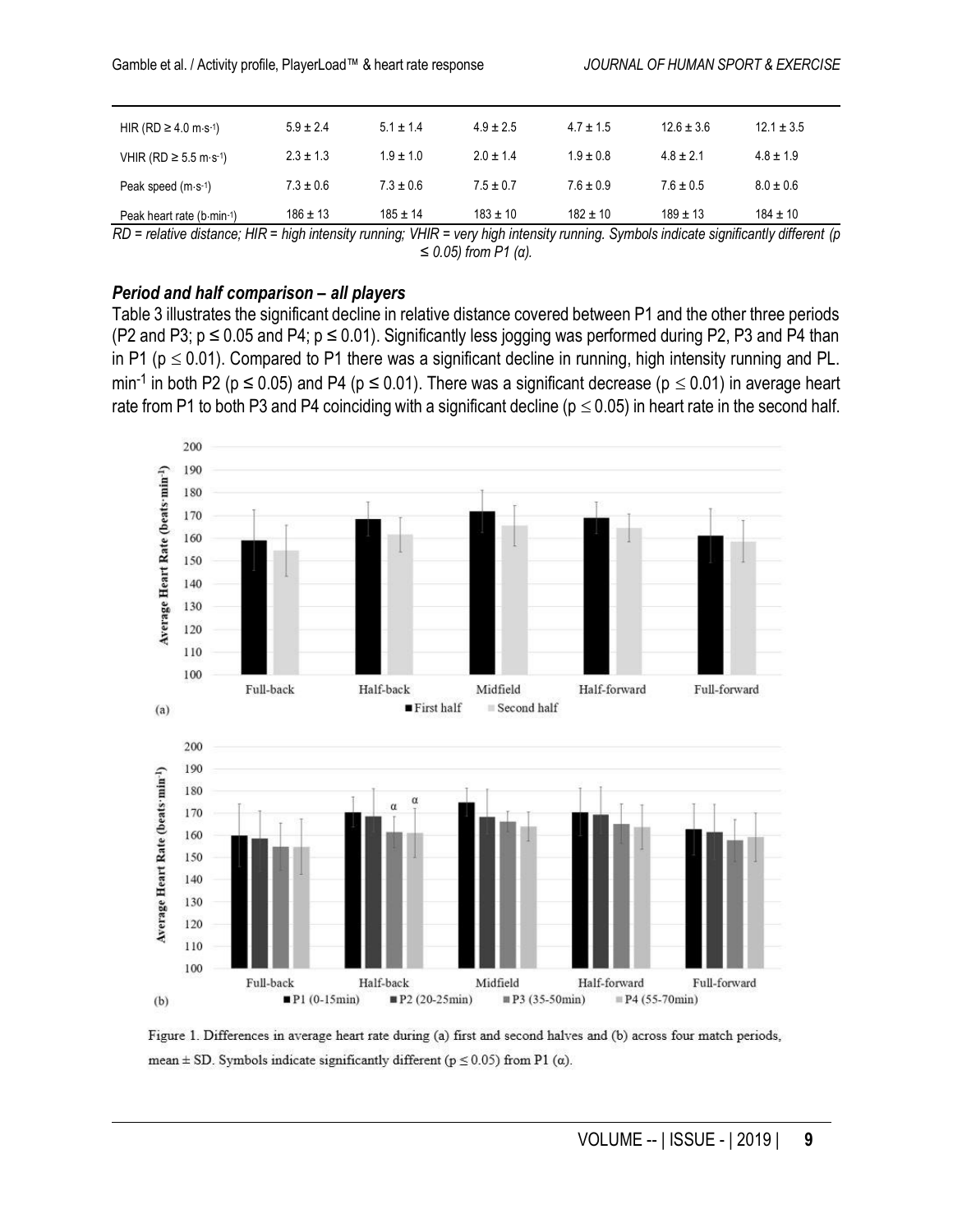## *Within player comparison – periods and halves*

Significant differences were observed in the activity profiles of the middle-third players as the games progressed (Tables 3 and 4). Among half-backs, there was a significant decline in jogging and running between P1 and P4 ( $p \le 0.01$ ) and in high speed running between P1 and the other three periods ( $p \le 0.05$ ). There was a significant decline in jogging among half-forwards from P1 to P2 and P3 ( $p \le 0.01$ ) and P4 ( $p \le$ 0.05) and also in running between P1 and both P2 and P4 ( $p \le 0.05$ ). Jogging declined between P1 and both P3 and P4 ( $p \le 0.05$ ) whereas maximal speed running increased between P2 and P4 ( $p \le 0.05$ ) in midfielders. In comparison to P1, the relative distance covered significantly decreased in half-forwards in P2, P3 and P4 ( $p \le 0.05$ ) and in half-backs in P4 ( $p \le 0.01$ ). High intensity running significantly decreased in half-backs (p  $\leq$  0.05) and half-forwards (p  $\leq$  0.01) between P1 and P4. Neither the full-backs nor full-forwards experienced any significant differences in activity profiles between match periods or halves. There were no significant differences in average heart rate or PL min<sup>-1</sup> between the first and second half (Figures 1a and 2a). Average heart rate decreased significantly among half-backs from P1 to both P3 and P4 ( $p \le 0.05$ ) (Figure 1b). The relative PL.min<sup>-1</sup> declined significantly from P1 to P4 in half-backs ( $p \le 0.01$ ) and midfielders ( $p \le 0.05$ ) and from P1 to P2, P3 and P4 in half-forwards ( $p \le 0.05$ ) (Figure 2b).



Figure 2. Differences in PL min<sup>-1</sup> during (a) first and second halves and (b) across four match periods, mean  $\pm$ SD. Symbols indicate significantly different ( $p \le 0.05$ ) from P1 ( $\alpha$ ).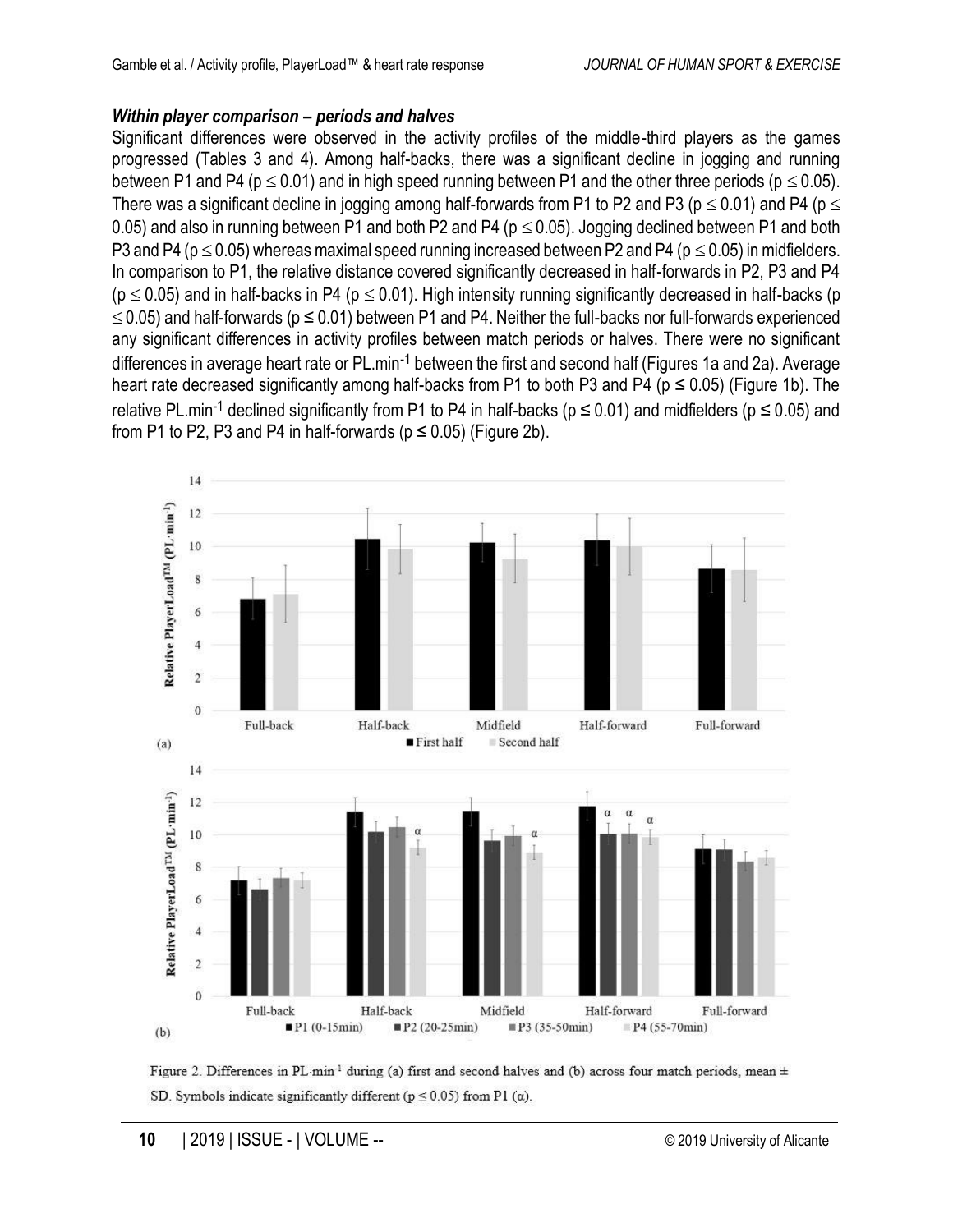## **DISCUSSION**

This study is the first to use 10 Hz GPS to document the activity profile, PlayerLoad™ and heart rate characteristics of senior Gaelic footballers. Middle-third players exhibited greater activity profiles compared to the inside offensive and defensive players. The half-backs had the highest i) overall relative distance, ii) high intensity running and iii) very high intensity running, followed by the half-forwards and midfielders. Consequently, these players experienced the greatest declines in performance when comparing the first 15 min (P1) with the last 15 min (P4) of match play. Compared to P1, there was a significant reduction in the relative distance covered in P2, P3 and P4 when the data was pooled across all positions. Jogging, running, high intensity running, and PL.min<sup>-1</sup> also declined significantly in both P2 and P4 compared to P1. Average heart rate decreased significantly between the first and second halves and between P1 with both P3 and P4.

The highest total distances covered by elite Gaelic footballers has been found to occur during the final stages of the All-Ireland championship (Mangan et al., 2017b). Not surprisingly, the mean relative distance covered in this pre-season study was lower than the values reported previously (Malone et al., 2017b; Malone et al., 2016), although specific factors may have contributed to this underestimation. Collective training restrictions are placed on inter-county teams during the months of November and December. Consequently, interindividual variability in aerobic fitness levels due to differences in training start date and individual and team programme prescription may have impacted on the ability to sustain high work-rates during games (Reilly and Doran, 2001). Also, full-backs and full-forwards who accounted for almost 50% of the players analysed, performed less running compared to the half-backs, midfielders and half-forwards. Previous studies found that midfielders were the most active during match play (Malone et al., 2017b; Malone et al., 2016; Mangan et al., 2017a). In the current study only 4 of the 14 midfielders evaluated were subsequently analysed due to the regular substitution of this physically demanding position.

The average heart rate in this study was comparable to the 160  $\pm$  6 b.min<sup>-1</sup> and 165  $\pm$  11 b.min<sup>-1</sup> reported previously in Gaelic football (Reilly and Keane, 2002) and soccer (Mallo et al., 2015) respectively, reflecting the physiological strain from alterations between low and high intensity activities (Reilly and Doran, 2001). Both high intensity and very high intensity running were also similar to the ~28.3 m.min<sup>-1</sup> and ~9.1 m.min<sup>-1</sup> reported for soccer players in pre-season games (Mallo et al., 2015). Although the mean peak speed reported in Table 1 was similar to that found in soccer (Mallo et al., 2015), the Gaelic footballers covered a greater relative distance at high speed but less at maximum speed, perhaps due to a limited focus on speed development during the pre-season, combined with the inferior quality of the playing surface. The Gaelic football games were played in winter on wet surfaces, whereas the soccer games were played during the summer on likely optimum dry surfaces. Moreover, previous Gaelic football studies reported higher peak speeds in games played mainly in spring and summer (Malone et al., 2017b; Malone et al., 2016).

The half-backs performed the most distance running and at high speed, and had the highest values for highand very high-intensity running in contrast to previous findings which highlighted the superior performance of midfielders (Malone et al., 2017b; Malone et al., 2016). In addition to their primary defensive and man-marking roles, half-backs are required to initiate attacks from possession restarts, launch counter-attacks following turnovers, perform support and decoy runs into the offensive third and provide passing options for other players. Not surprisingly, the half-forwards, who are in direct opposition, demonstrated the second highest running metrics. Additionally, midfielders, who are tasked with facilitating the transition from defensive to offensive play (Reilly et al., 2015), covered more relative distance than both the full-backs and full-forwards (Malone et al., 2017b; Malone et al., 2016). The greater relative distance covered by the middle-third players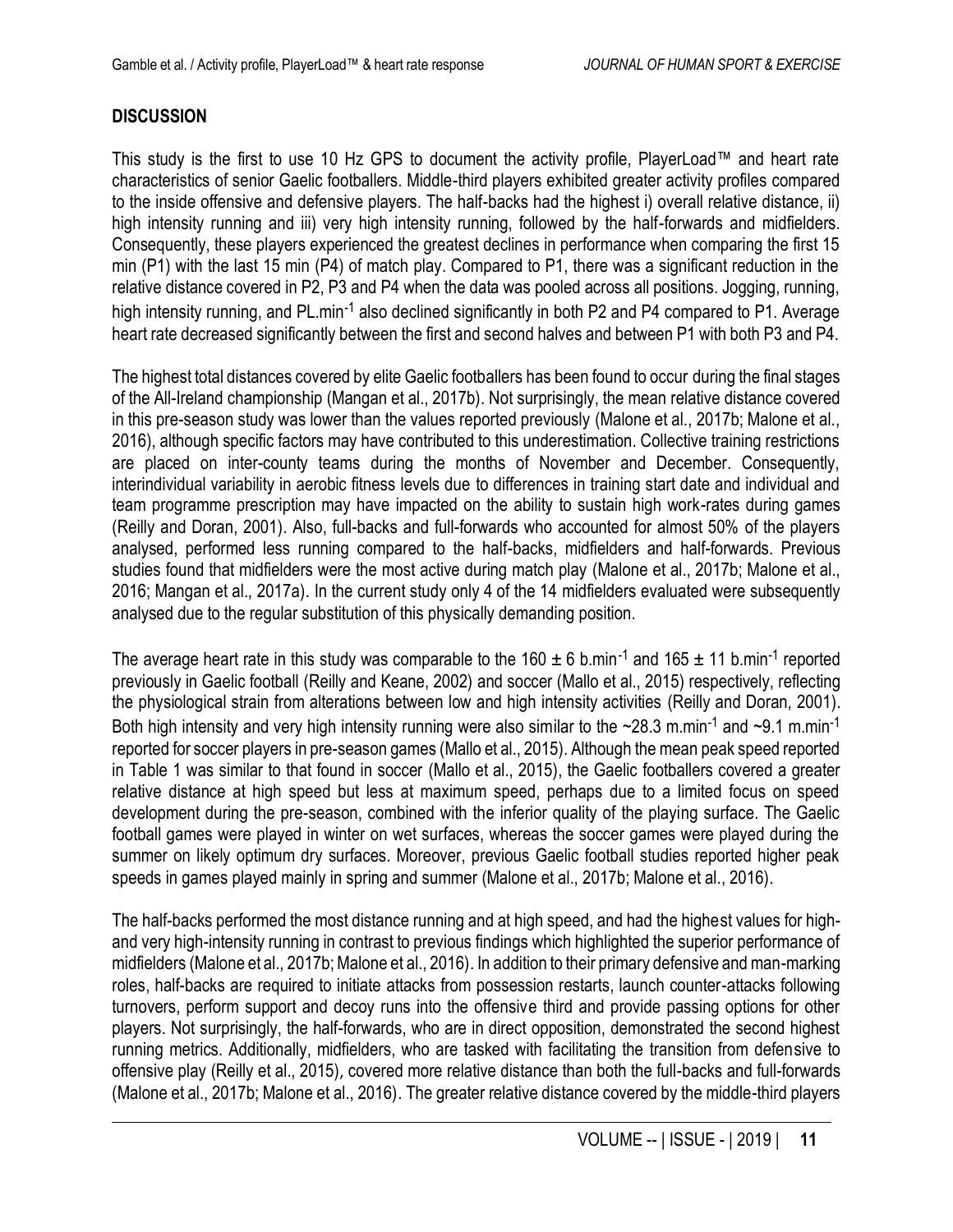and increased acceleration, deceleration and change of direction requirements from game related activities is reflected in the higher PL.min<sup>-1</sup> experienced. Although, the PL.min<sup>-1</sup> values were lower than the 11 to 16 PL.min<sup>-1</sup> reported for Australian footballers in-season (Boyd et al., 2013), this disparity may perhaps be attributed to the longer duration and higher intensity of games and unlimited interchange of players.

In contrast to previous findings, the highest peak speed was recorded among full-forwards and full-backs rather than midfielders (Malone et al., 2017b; Malone et al., 2016). Full-forwards accelerate and move at high speeds to evade defenders, create space, receive a pass or attempt to score. The full-backs have to anticipate or respond to these movements, to deny space, intercept passes or to block scoring attempts. The full-forwards also performed more high intensity running than the full-backs, perhaps influenced by the greater defensive and player-tracking responsibilities presently required. Since a tactical analysis was not conducted, it was not possible to determine the influence of zonal defensive systems (Bradley and O'Donoghue, 2011) on the activity profile of full-backs.

Higher physical effort during the initial phases of the game may influence subsequent running performance (Malone et al., 2017b) and contribute to the onset of fatigue during the latter part of the game (Coutts et al., 2010) with players demonstrating the highest activity profiles potentially being most susceptible (Aughey, 2010; Coutts et al., 2010; Malone et al., 2016). Half-backs had the most significant declines in performance variables from P1 to P4 and were the only positional group to exhibit significant reductions in average heart rate (P1 v both P3 and P4). High intensity running declined significantly in half-backs and half-forwards from P1 to P4 and these players along with midfielders also demonstrated significant reductions in PL.min<sup>-1</sup> from P1 to P4. It is unclear whether these decrements were related to metabolic or central nervous fatigue or indeed pacing strategy (Malone et al., 2016). Dynamic physiological alterations and external factors such as pre-match context and importance, and/or fitness levels could potentially have influenced the effort levels (Edwards and Noakes, 2009) and may help to explain the intra-match variation (Malone et al., 2017b). Although these findings are similar to those reported previously (Coutts et al., 2010; Malone et al., 2017b; Malone et al., 2016; Mooney et al., 2013), further evaluation is necessary to validate the reduction in physical performance. Moreover, activity profile, heart rate and PlayerLoad™ observations should be considered in context to the match score, tactical strategies, positional restrictions, location of the ball and active time in match play (Mohr et al., 2003). Also, the influence of the opponent's competitive ability on overall work-rate and fatigue (Rampinini et al., 2007) cannot be discounted (Coutts et al., 2010).

The methodological limitations should be considered in interpreting these findings. This limited sample may be subject to positional bias as 50% of the players were comprised of full-backs and full-forwards and only 4 midfielders were included. The emphasis placed on physical performance and match outcome may have varied among the participating teams. There was no consideration of how match context or score affected running performance. Fitness levels were not evaluated and the players' conditioning may have influenced the activity profiles obtained. Future research should evaluate activity profiles combined with match analysis to determine if decrements in physical performance are due to fatigue or alterations in tactical strategy. Moreover, the integration of physical and technical data will enable examination of the performance capacity of players. Investigation of player metrics during league and championship games may help to reveal the fitness capacities required to optimise performance and facilitate the establishment of position specific benchmarks.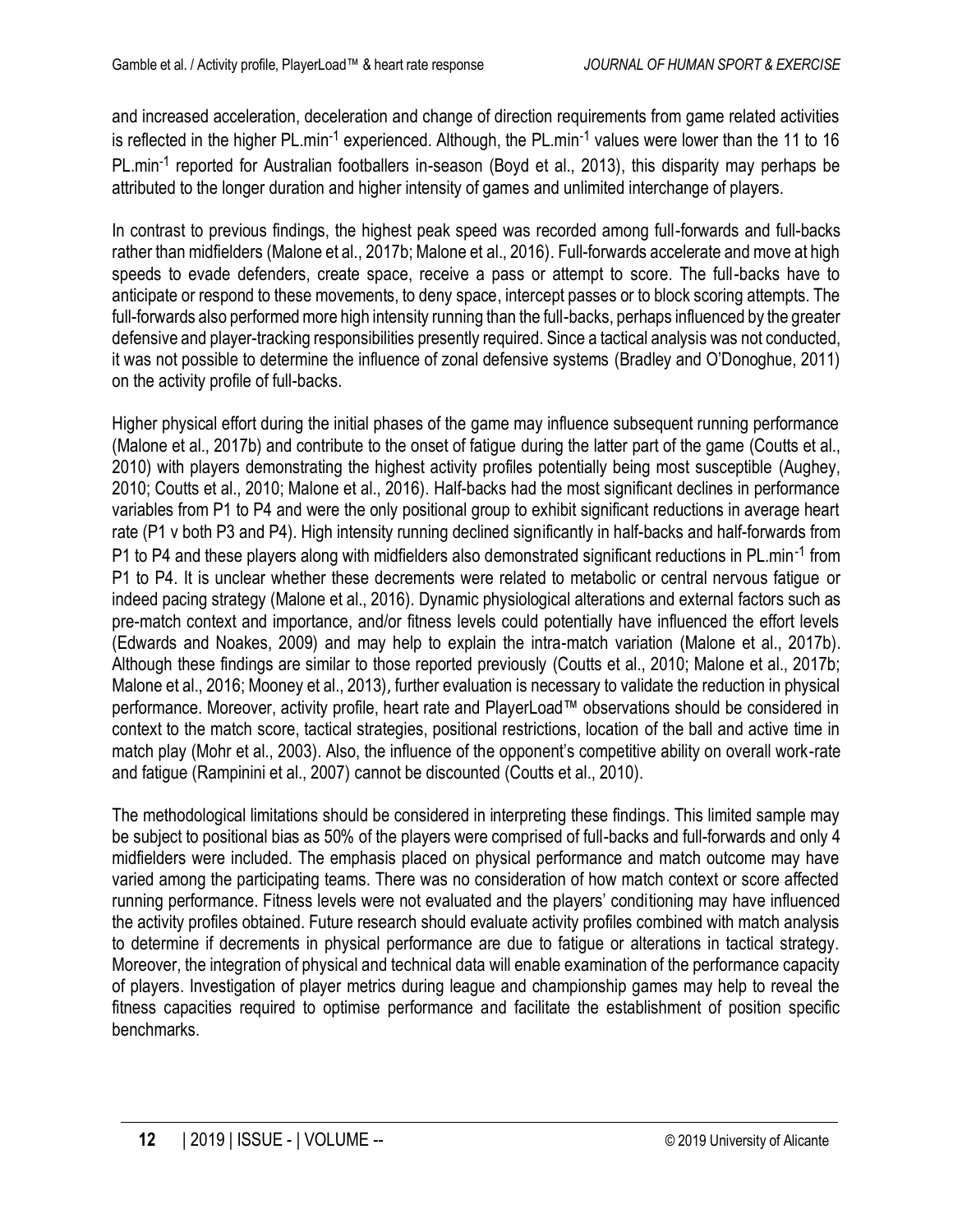### **CONCLUSION**

This novel investigation demonstrates the value of using 10 Hz GPS devices to evaluate the activity profiles of Gaelic footballers, supporting and extending existing research. The use of previously defined speed thresholds facilitated meaningful comparisons with other team sport players and the activity profiles presented can act as a benchmark for future research. Positional differences were apparent with middle-third players demonstrating greater physical performance compared to inside players. Decrements in work-rate were evidenced by declines in high intensity running and PL.min<sup>-1</sup> across match periods (P1 vs P2 and P4) and in average heart rate between the first and second halves. Since ability to perform repeated high intensity running actions is likely to influence performance and match outcome, the development of this capacity should be prioritised in the preparation of inter-county teams.

## **REFERENCES**

- Aughey, R. J. (2010). Australian football player work rate: Evidence of fatigue and pacing? International Journal of Sports Physiology and Performance, 5(3), 394–405. <https://doi.org/10.1016/j.jsams.2015.02.005>
- Beasley, K. J. (2015). Nutrition and Gaelic football: Review, recommendations, and future considerations. International Journal of Sport Nutrition and Exercise Metabolism, 25(1), 1–13. <https://doi.org/10.1123/ijsnem.2013-0214>
- Boyd, Luke, J., Ball, K., & Aughey, R. J. (2011). The reliability of MinimaxX accelerometers for measuring physical activity in Australian football. International Journal of Sport Physiology and Performance, 6, 311–321[. https://doi.org/10.1123/ijspp.6.3.311](https://doi.org/10.1123/ijspp.6.3.311)
- Boyd, L. J., Ball, K., & Aughey, R. J. (2013). Quantifying external load in australian football matches and training using accelerometers. International Journal of Sports Physiology and Performance, 8(1), 44– 51.<https://doi.org/10.1123/ijspp.8.1.44>
- Bradley, J., & O'Donoghue, P. (2011). Counterattacks in elite Gaelic football competition. International Journal of Performance Analysis in Sport, 11(1), 159–170. <https://doi.org/10.1080/24748668.2011.11868537>
- Bradley, P. S., Sheldon, W., Wooster, B., Olsen, P., Boanas, P., & Krustrup, P. (2009). High-intensity running in English FA Premier League soccer matches. Journal of Sports Sciences, 27(2), 159–168. <https://doi.org/10.1080/02640410802512775>
- Coutts, A. J., Quinn, J., Hocking, J., Castagna, C., & Rampinini, E. (2010). Match running performance in elite Australian Rules Football. Journal of Science and Medicine in Sport, 13(5), 543–548. <https://doi.org/10.1016/j.jsams.2009.09.004>
- Cullen, B. D., Cregg, C. J., Kelly, D. T., M. Hughes, S., Daly, P. G., & Moyna, N. M. (2013). Fitness profiling of elite level adolescent gaelic football players. Journal of Strength and Conditioning Research, 27(8), 2096–2103[. https://doi.org/10.1519/JSC.0b013e318277fce2](https://doi.org/10.1519/JSC.0b013e318277fce2)
- Cummins, C., Orr, R., O'Connor, H., & West, C. (2013). Global positioning systems (GPS) and microtechnology sensors in team sports: A systematic review. Sports Medicine, 43(10), 1025–1042. <https://doi.org/10.1007/s40279-013-0069-2>
- Duffield, R., Coutts, A. J., & Quinn, J. (2009). Core temperature responses and match running performance during intermittentsprint exercise competition in warm conditions. Journal of Strength and Conditioning Research, 23(4), 1238–1244.<https://doi.org/10.1519/JSC.0b013e318194e0b1>
- Edwards, A. M., & Noakes, T. D. (2009). Dehydration: Cause of fatigue or sign of pacing in elite soccer? Sports Medicine, 39(1), 1–13[. https://doi.org/10.2165/00007256-200939010-00001](https://doi.org/10.2165/00007256-200939010-00001)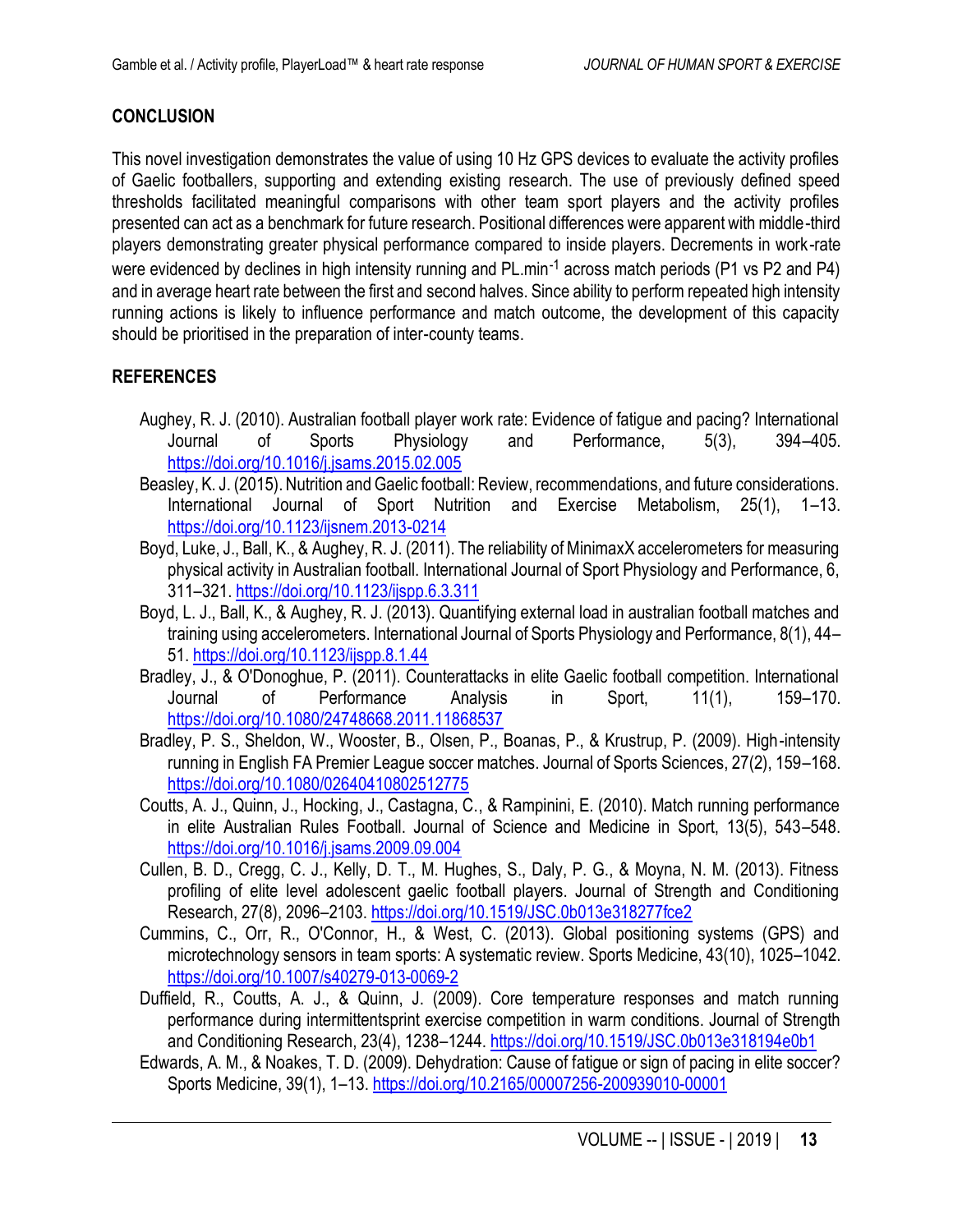- Jennings, D., Cormack, S., Coutts, A. J., Boyd, L., & Aughey, R. J. (2010). The validity and reliability of GPS units in team sport specific running patterns. International Journal of Sports Physiology and Performance, 5(3), 328–341.<https://doi.org/10.1249/MSS.0b013e3181ef9d6b.10>
- Johnston, R. D., Gabbett, T. J., Seibold, A. J., & Jenkins, D. G. (2014). Influence of physical contact on pacing strategies during game-based activities. International Journal of Sports Physiology and Performance, 9(5), 811–816.<https://doi.org/10.1123/ijspp.2013-0424>
- Kempton, T., Sullivan, C., Bilsborough, J. C., Cordy, J., & Coutts, A. J. (2015). Match-to-match variation in physical activity and technical skill measures in professional Australian Football. Journal of Science and Medicine in Sport, 18(1), 109–113[. https://doi.org/10.1016/j.jsams.2013.12.006](https://doi.org/10.1016/j.jsams.2013.12.006)
- Mallo, J., Mena, E., Nevado, F., & Paredes, V. (2015). Physical Demands of Top-Class Soccer Friendly Matches in Relation to a Playing Position Using Global Positioning System Technology. Journal of Human Kinetics, 47(1), 179–188.<https://doi.org/10.1515/hukin-2015-0073>
- Malone, S., Roe, M., Doran, D. A., Gabbett, T. J., & Collins, K. (2017a). High chronic training loads and exposure to bouts of maximal velocity running reduce injury risk in elite Gaelic football. Journal of Science and Medicine in Sport, 20(3), 250-254[. https://doi.org/10.1016/j.jsams.2016.08.005](https://doi.org/10.1016/j.jsams.2016.08.005)
- Malone, S., Solan, B., & Collins, K. (2017b). The Running Performance Profile of Elite Gaelic Football Match-Play. Journal of Strength and Conditioning Research, 31(1), 30–36. <https://doi.org/10.1519/JSC.0000000000001477>
- Malone, S., Solan, B., Collins, K. D., & Doran, D. A. (2016). Positional Match Running Performance in Elite Gaelic Football. Journal of Strength and Conditioning Research, 30(8), 2292–2298. <https://doi.org/10.1519/JSC.0000000000001309>
- Mangan, S., Ryan, M., Devenney, S., Shovlin, A., McGahan, J., Malone, S., … Collins, K. (2017a). The relationship between technical performance indicators and running performance in elite Gaelic football. International Journal of Performance Analysis in Sport, 17(5), 706–720. <https://doi.org/10.1080/24748668.2017.1387409>
- Mangan, S., Ryan, M., Shovlin, A., McGahan, J., Malone, S., O'Neill, C., … Collins, K. (2017b). Seasonal changes in Gaelic football match-play running performance. Journal of Strength & Conditioning Research, epub ahead.
- McLellan, C. P., Lovell, D. I., & Gass, G. C. (2011). Performance Analysis of Elite Rugby League Match Play Using Global Positioning Systems. Journal of Strength and Conditioning Research, 25(6), 1703–1710.<https://doi.org/10.1519/JSC.0b013e3181ddf678>
- Mohr, M., Krustrup, P., & Bangsbo, J. (2003). Match performance of high-standard soccer players with special reference to development of fatigue. Journal of Sports Sciences, 21(7), 519–528. <https://doi.org/10.1080/0264041031000071182>
- Mooney, M., Cormack, S., O'Brien, B., & Coutts, A. J. (2013). Do physical capacity and interchange rest periods influence match exercise-intensity profile in Australian football? International Journal of Sports Physiology and Performance, 8(2), 165-172.<https://doi.org/10.1123/ijspp.8.2.165>
- Rampinini, E., Coutts, A. J., Castagna, C., Sassi, R., & Impellizzeri, F. M. (2007). Variation in top level soccer match performance. International Journal of Sports Medicine, 28(12), 1018–1024. <https://doi.org/10.1055/s-2007-965158>
- Reilly, B., Akubat, I., Lyons, M., & Collins, D. K. (2015). Match-play demands of elite youth gaelic football using global positioning system tracking. Journal of Strength and Conditioning Research, 29(4), 989– 996[. https://doi.org/10.1519/JSC.0000000000000714](https://doi.org/10.1519/JSC.0000000000000714)
- Reilly, T., & Doran, D. (2001). Science and Gaelic football: A review. Journal of Sports Sciences, 19(3), 181–193[. https://doi.org/10.1080/026404101750095330](https://doi.org/10.1080/026404101750095330)
- Reilly, T., & Keane, S. (2002). Estimation of physiological strain on Gaelic football players during matchplay. In Science and Football IV (pp. 234–238).